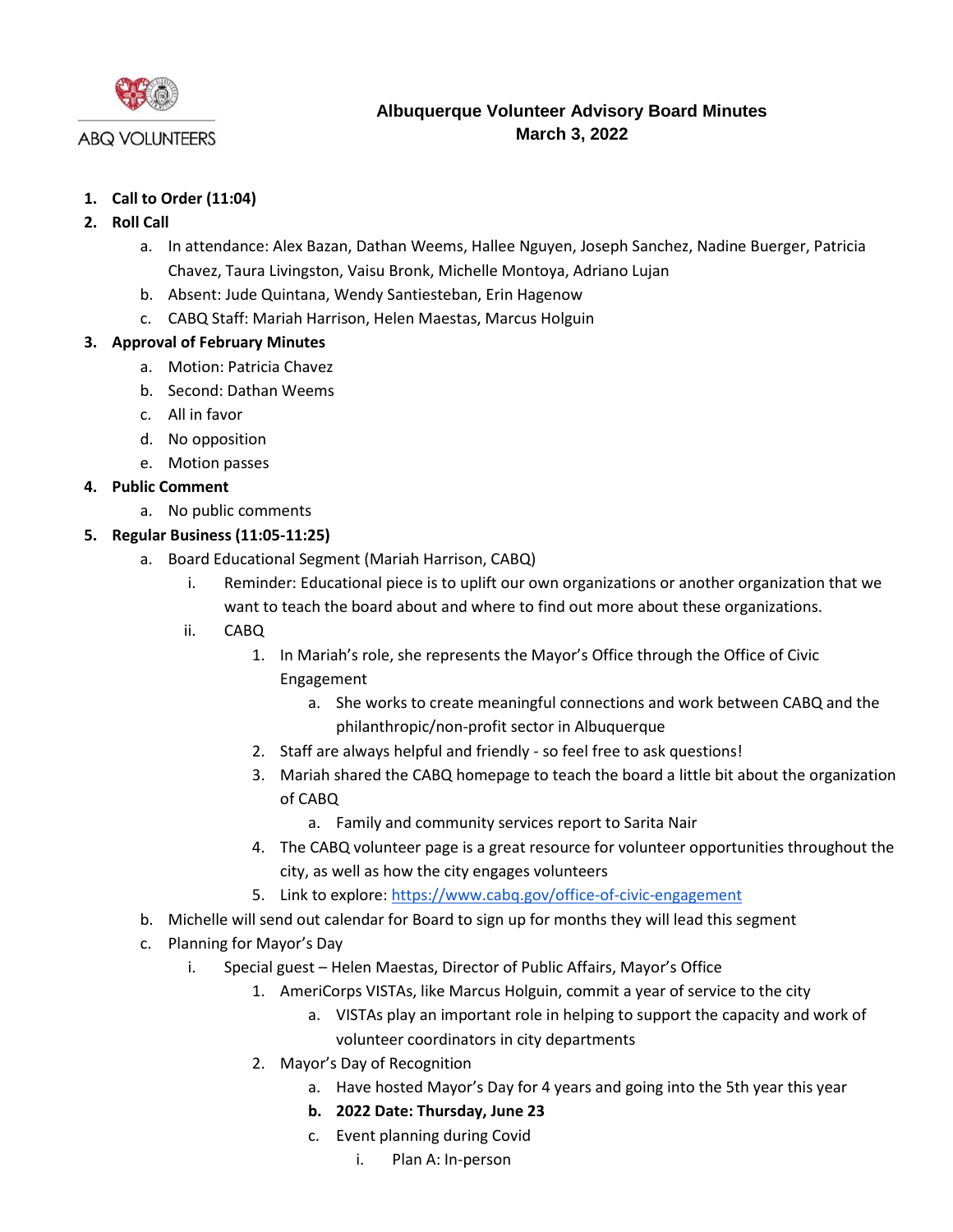- ii. Plan B: Hybrid
- iii. Plan C: Virtual
- d. Historically held at the Convention Center, but this year it will be hosted at a City-run facility
	- i. Possible Locations:
		- 1. BioPark
		- 2. Balloon Museum
		- 3. Open Space
- e. Clarification on role board members v. Mayor's office in planning the event i. Board/Subcommittee:
	- 1. Responsible for the volunteer nomination process, selecting who will be honored, and making the recommendation to the Mayor re: volunteers who the board feels should be awarded
	- 2. Recommending event basics (location, etc.)
	- ii. Mayor's office:
		- 1. Take recommendations from the board and ensure the recommendations align with the priorities of the Mayor's office and the City
		- 2. Responsible for taking board recommendations and making the event happen/come together logistically
	- iii. Next steps: Coordinating with the Mayor's Day subcommittee to make recommendations to the Mayor's office so that they can begin planning the event together
- ii. Board brainstorm responsibilities for planning committee
	- 1. Chair of the subcommittee
		- a. Adriano Lujan volunteered to chair the subcommittee
		- b. Patricia Chavez volunteered to co-chair the subcommittee
		- c. Motion to nominate Adriano and Patricia as chair & co-chair of Mayor's Day subcommittee: Taura Livingston
		- d. Second: Michelle Montoya
		- e. All in favor
		- f. No opposition
		- g. Motion passed
		- h. Additional subcommittee members are Michelle, Hallee, and Taura
	- 2. Subcommittee role
		- a. Volunteer Nominations
			- i. Putting together nominations, gathering nominations, and presenting the nominations to the board for vote
			- ii. Promoting nomination opportunity
		- b. Event planning
			- i. Recommending event location(s) based on projected attendance
			- ii. Recommending the event agenda/attendee experience
			- iii. Gathering sponsorships of the event
	- 3. Subcommittee meeting
		- **a. Tuesday, March 8 at 1:00 pm**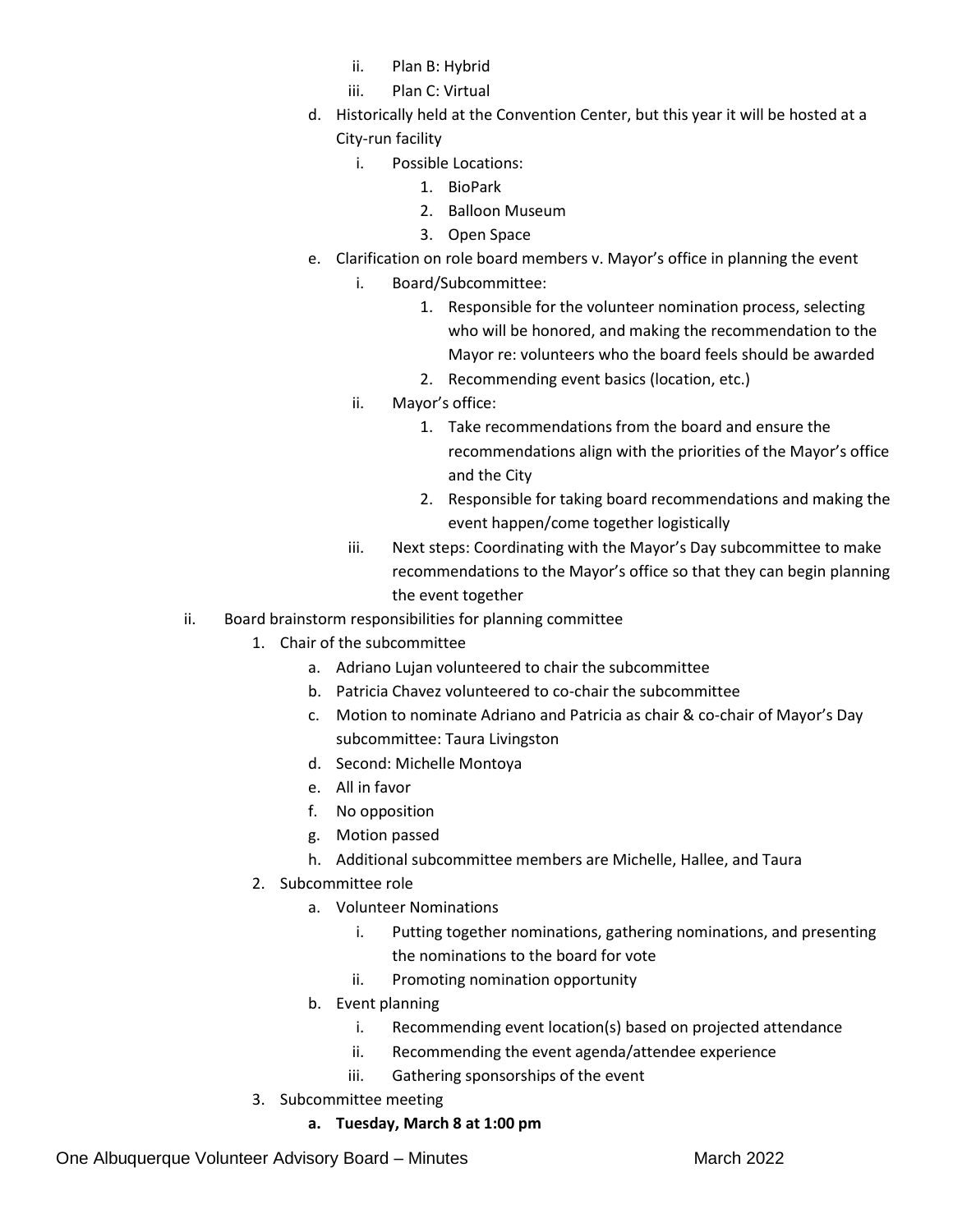- b. Mariah will send out a calendar invitation to the board
- c. Will discuss meeting frequency and when the next meeting will be
- d. Volunteer of the Month
	- i. Review of Nomination(s)
		- 1. New nomination: Stella Chan
	- ii. Selection of Volunteer of the Month of May
		- 1. Discussion
			- a. Clarification: Historically have sought new nominations for the Mayor's Day awards - did not and will not use the same nominations from volunteer of the month list
				- i. Need to determine what the start of the nomination pool for Mayor's Day
		- 2. Motion: Award Stella Chan the May monthly recognition award *and* keep her
			- nomination for the Mayor's Day award Dathan Weems
				- a. Second: Patricia Chavez
				- b. All in favor
				- c. No opposition
				- d. Motion passes
	- iii. March recognition date TBA.
		- 1. March and April awards scheduled for April 14 at 10 am
		- 2. Mariah will send calendar invitation for event

#### **6. Ongoing Business (11:25-11:45)**

- a. Community of Practice Planning
- b. Review of March 1 Self-Care event-Taura
	- i. Great event overall great speaker, created a tangible takeaway with a 3-month self-care action plan, successful breakout rooms/discussion
- c. Future topics discussion
	- i. Communication to & Celebrating Volunteers
	- ii. Building Relationships Between Volunteers and Staff
	- iii. DEI & Belonging Recognizing ALL that Volunteers Contribute
	- iv. Will host these sessions quarterly
- d. Next subcommittee meeting is not scheduled, but the subcommittee will set a date and Mariah will send that date to the board
- e. Mariah requested that all board members fill out event survey

#### 7. **New Business (11:45-12:00)**

- a. Brief review of Board Charter. This will be discussed again in April meeting.
	- i. In short, our board makes recommendations for volunteerism to the Mayor's Office and recognizes outstanding volunteers monthly
- b. A survey requesting Board input on goals for the year will follow this meeting, the input from which will be reviewed in-depth in July.
	- i. Hallee will also be reaching out to board members to schedule 15-20 minute phone calls to get insight about the board, board members, experiences, etc. The goal is to get to know each other better and build more community within the board.
- c. Educational component